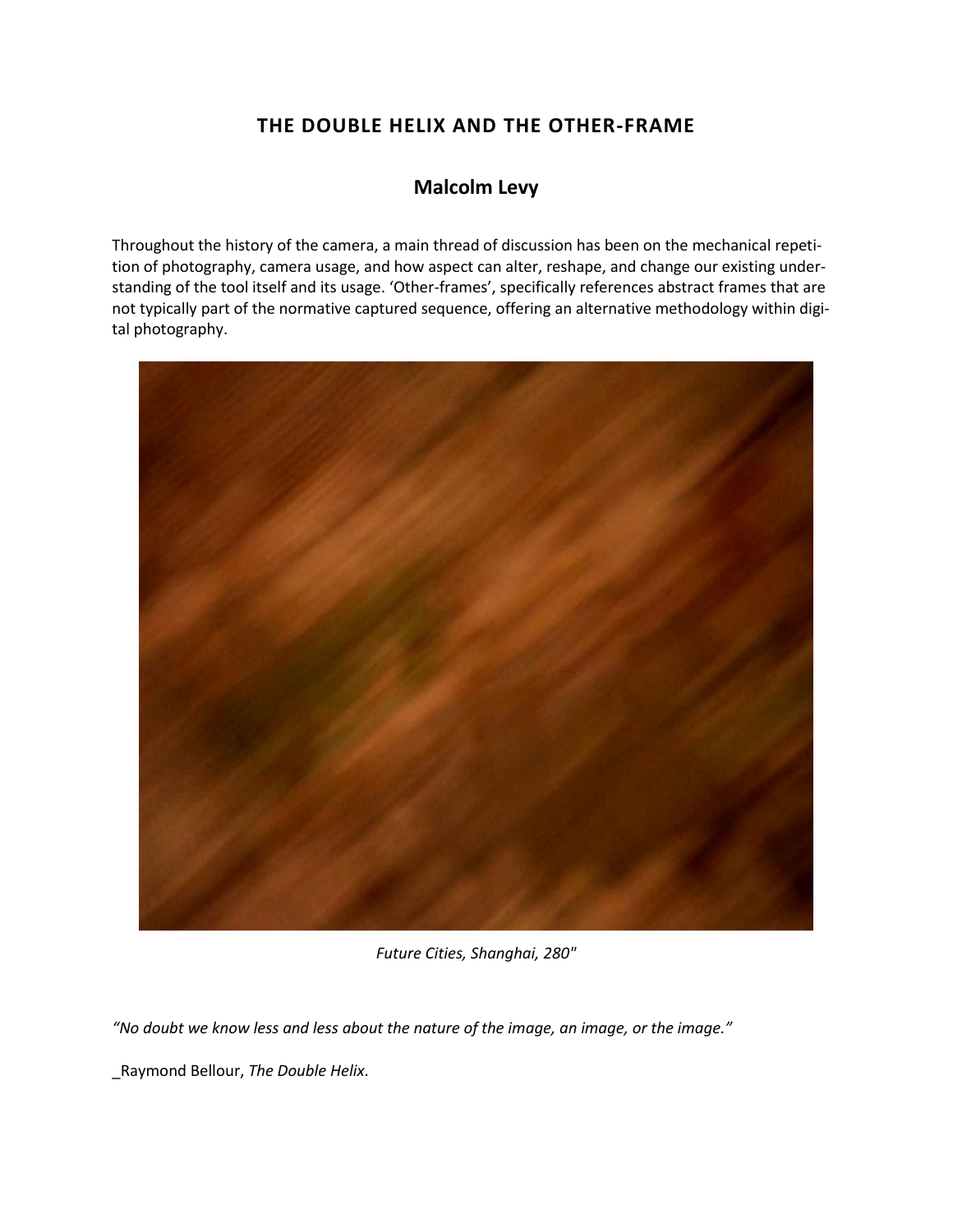In both painting, and more recently in photography, the conversation around abstraction, with regards to its meaning, creation and place within art, has been an animated one to say the least. Currently, with the advent of digital technology and numerous artistic practices (both digital and film) related to the debate, the discussion has taken on new meaning. One area of study that has been emerging in the conversation focuses on the location at which digital and analog practices meet.

Within this current discourse around Abstract and Concrete practices and Video / Still Image / Photography, the computer chip within the digital camera is an object of much contradiction and beauty. How this small sensor can be manipulated to reveal frames that are in between, or not really part of the actual logical frame rate pattern is both a striking and explosive phenomenon. Through practicing techniques of movement, focus and speed, there is a location where the digital chip stops working properly, where it cannot handle the workload it is being given. The implications of this are the creation of an array of visually abstract stills.

## **Other-Frames**

Throughout the history of the camera, a main thread of discussion has been on the mechanical repetition of photography, the usage of the camera, and how these usages can alter, reshape, and change our existing understanding of the tool itself and its usage. The camera 'chip', or sensor as it is known, based on its makeup and intended action, has only certain processes and actions that it is designed for, in terms of its use. The processes create 'other-frames', specifically referencing frames that are not normally part of the sequence and capture methodology of digital photography. 'Other' in this case lies within its historical philosophical usages of the term not as oppositional, but more so as that which is unconscious or silent.

Techniques with the ability to affect the usage of a digital camera above and beyond the normative practices of commercial video and photography are varied. These techniques exist outside what is considered relevant to the specific needs or usages of the camera with its normative function of traditional documentation. Some of these, based on quick movement, speed and focus in particular, have the ability to create Abstract Expressionist-like formulations out of what could be best described as analogical methodologies within a digital landscape.

The frames live beyond what would be possible in a film reel due to the undiluted analog nature of film in comparison to the digital-analog hybrid form that exists within the digital camera/process. Within the process of slowing down imagery, frames are found that were never intended to exist, and more so, never conceived of as ever being part of the process. In using the chip of the camera, not for its original intended purpose, but for an originally unintended purpose, views beyond the human gaze begin to appear.

The "Chip" itself is an abstract notion. Much in the same way as a synthesizer, the current digital cameras run on mini micro-processors that are then amplified to create imagery. Though the common name for these devices is a chip, they are more accurately referred to as image sensors. In looking at both the CCD (charge-coupled device) or CMOS (complimentary metal oxide silicon) image sensor, what is being created is a mix of analog and digital processes, and therefore reactions and endpoints in creating imagery. The Chip, or image sensor as it is technically referred to is a device that converts an optical image to an electric signal. The purpose of the sensor is to convert light into electrical signals.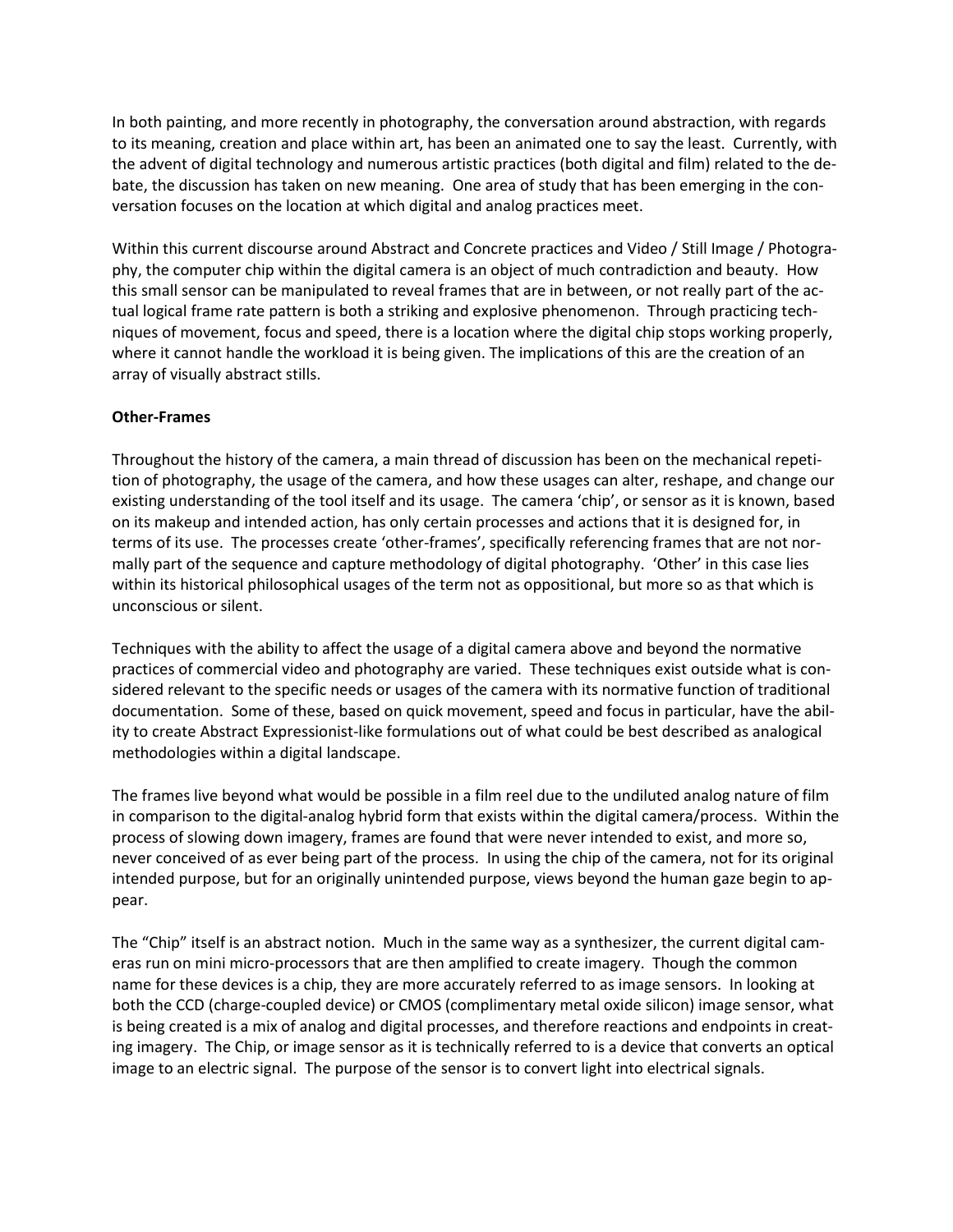As with the sounds that can be extracted sonically from synthesizers and other sorts of outboard equipment, the reaction of the amplifiers in a chip to speed, light, noise, and other exterior factors can manipulate the chip with mystifying results. As opposed to the 'invisible', being that of the darkroom, in this case it is the chip itself, *which is the digitized duplicate of the filmic process of the filming - darkroom process*.The visible process of the camera (dominant action) is pushed aside to give precedence to the usually invisible process (submissive action) of the inner workings of the camera's chip and functionality).

In analyzing the mechanical functions of a camera recording an image, Raymond Bellour investigates the possibilities of abstractions and narratives that can pass through this process. Specifically, Bellour identifies the possibilities for frames outside of the normative process to exist: "This is what, in their way, the words passages of the image refer to. First of all, the ambiguous word *of* includes the sense of between. It is between images that passages and contaminations of beings and systems occur more and more often, and such passages are sometimes clear but sometimes hard to define, and, above all, to give a name to."

These passages and contaminations, as Bellour correctly describes, are specifically, 'Other-Frames'. The digital space within the analog chip, when exhausted beyond its capabilities and capacity for retention, lies very much in the world of the 'in between'. A newly found nature of the image comes through, in this case redefining a space where it didn't exist before.This requires us to question not only what it produces or *could* produce as art, but, above all, to evaluate what becomes of art when it is confronted with a different structure outside of semiotics, and specifically what it signifies (or de-signifies) within its abstracted result.

Bellour referred to this as the Double Helix, specifically the work that lives between the lines of what is foreseen, and unforeseen by science with regard to nature. In analyzing the apparatus, there are two forces, (arguably more) working together to create these new realities, and once the movement of video comes into play, there is the ability for loss of recognition, when the movement is diverted. With the advent of the video camera, and specifically the chip that is contained within it, the abstract nature of what can be created begins to take on a completely different context, both with regard to its final outcome, and the process associated with that outcome.

While the digital process is happening in a video camera, it is really also an analog form, which is why the end result can be so different. This passage, as Bellour refers to it as, is the transportation of the image from the digital to analog space. It is within that space, and through the movements that occur there, that different forms of abstraction can be achieved. "The phases of movement, of false-movement, of passage from one frame to the next, which are very sudden and punctuated with a blue flash, amount to so many outburst of distortion whose effect spreads beyond their own duration; they damage the image we discover, the resemblance that is being created to the point that we are hardly surprised at what is most surprising, and look at it twice before we watch out"

These 'outbursts of distortion' are, in fact, focused on one of the main tools of photographers over time; that which is the dynamic range of a shot being photographed. This has to do with the traditional range of what can and cannot be recorded. This includes the opacity range of captured film images, as well as the reflectance range of images on paper.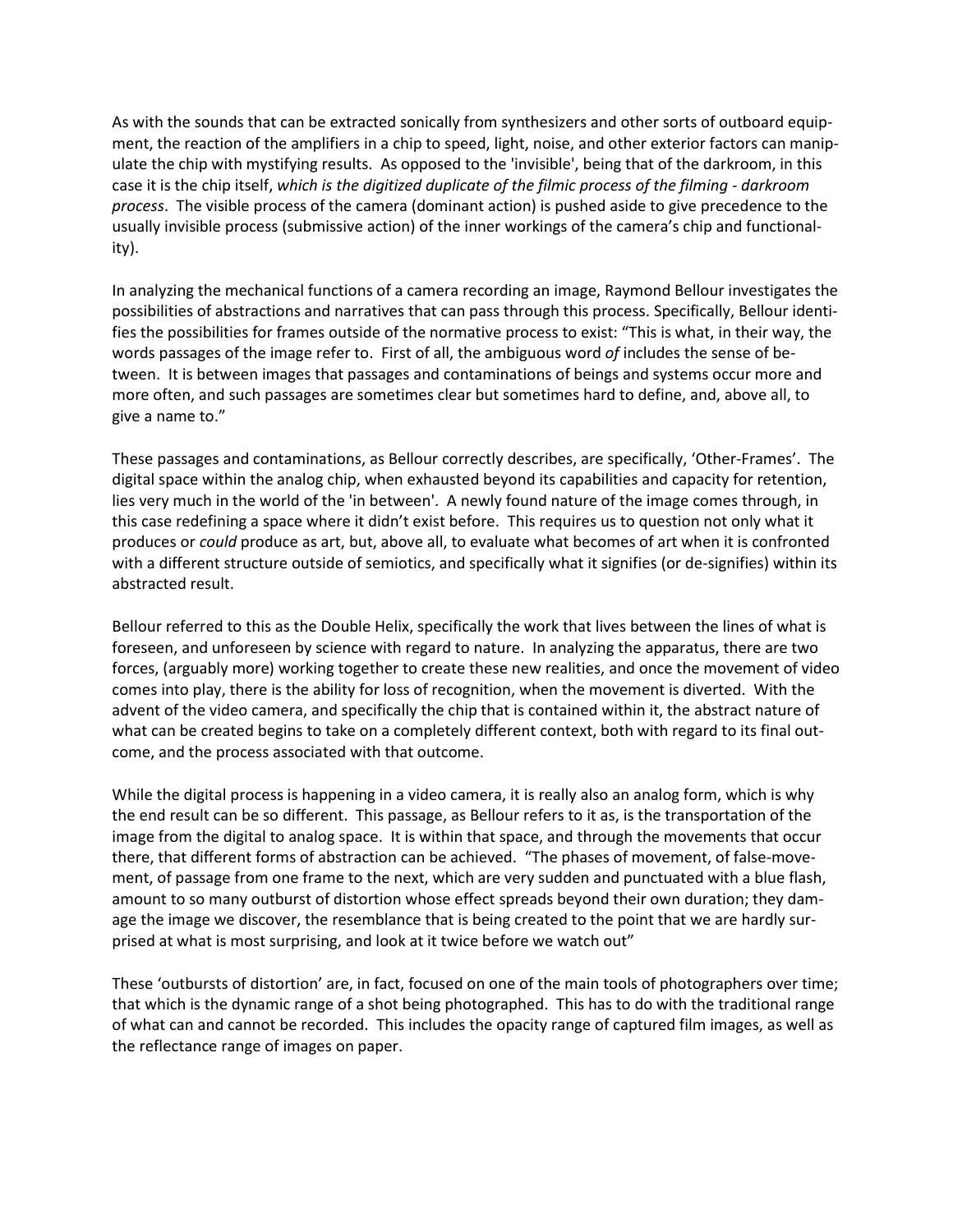The dynamic range of sensors used in digital photography is many times less than that of the human eye and generally not as wide as that of chemical photographic media. In the domain of digital imaging, algorithms have been developed to map the image differently in shadow and in highlight in order to better distribute the lighting range across the image. When images challenge the dynamic range of what can be digitally recorded, the results are in abstractions that can occur within the image.

Video in a sense is the last analog point, or more so the place where the two worlds meet. Video is comprised of analog signals and data, but it is being created and used within a digital capture source. So within video, you have a duality that has grown over time. In a technical sense, we speak of video as having analog data, analogical signals, which is opposed to digital or numerical computer technology; in effect, it is really a meeting of the two. For Olivier Richon, this becomes a matter of reinvention, not only of the tools, but the discourse its self:

New technologies necessarily change the material production and diffusion of images, but what is of interest to me remains the question of the image. The image comes first, not the technology. The binary opposition analogical/digital is intriguing. To use the term "analogical" to define a non-digital photo is now commonly accepted, yet remains paradoxical. Before the development of the digital world of imaging, nobody used the word analogical. There was just photography. There is a reversal here, we can say that at the level of discourse, the digital has invented or reinvented the analogical. The digital needs its other, the analogical, in order to define itself. In a certain way, it follows that the analogical comes after the digital after all.

The practice of generating other-frames is based on what can be foreseen or predicted. Conceptually it is rooted in imagining what is possible based on this transition/passage, of what might be created out of this transference, and the multitudes of possibilities that rest within: "there is still the eye, there are images, quasi images, what one sees, and what one foresees… the computer image is nevertheless on the boundary of an everything-analog whose limits are obviously the creative (or should I say reproductive?) capacity of human movement and the interest that inspires it, with an outcome that is uncertain and stakes that are problematic." The camera creates an eye of its own, which can be carried out through the actions and movements of affecting it. This uncertainty is a place of limitless possibility for experimentation.

Other-Frames are part of the greater and more profound transformations of the electronic age with regard to the changing relationship of representational imagery and abstraction. Historically the advent of photography as the medium of choice for documentation, created a space for painting in some cases to prioritize formal elements over representational content, creating a vocabulary of meaning derived from colour, shape, texture, and gesture. This space eventually culminated in the movement known as Abstract Expressionism. With the usages of the camera today, this same path is now being taken by a number of photographers and video artists who are coming across the same reactions to our current state of art and documentation.

Living in a culture where cameras have become synonymous with constant daily interactions, (whether this is the news, surveillance, online, urban screens and mobile devices) recording of memory is once again facing the challenges that happened during the shift from painting to photography. As Gil Blank correctly points out around our current state of events: "If ultimately there is anything to be learned from simulacra, it is that we can never in fact separate ourselves from the world or the real…. abstraction, whether aesthetic, mnemonic, or epistemological, is never so complete that it obviates even the